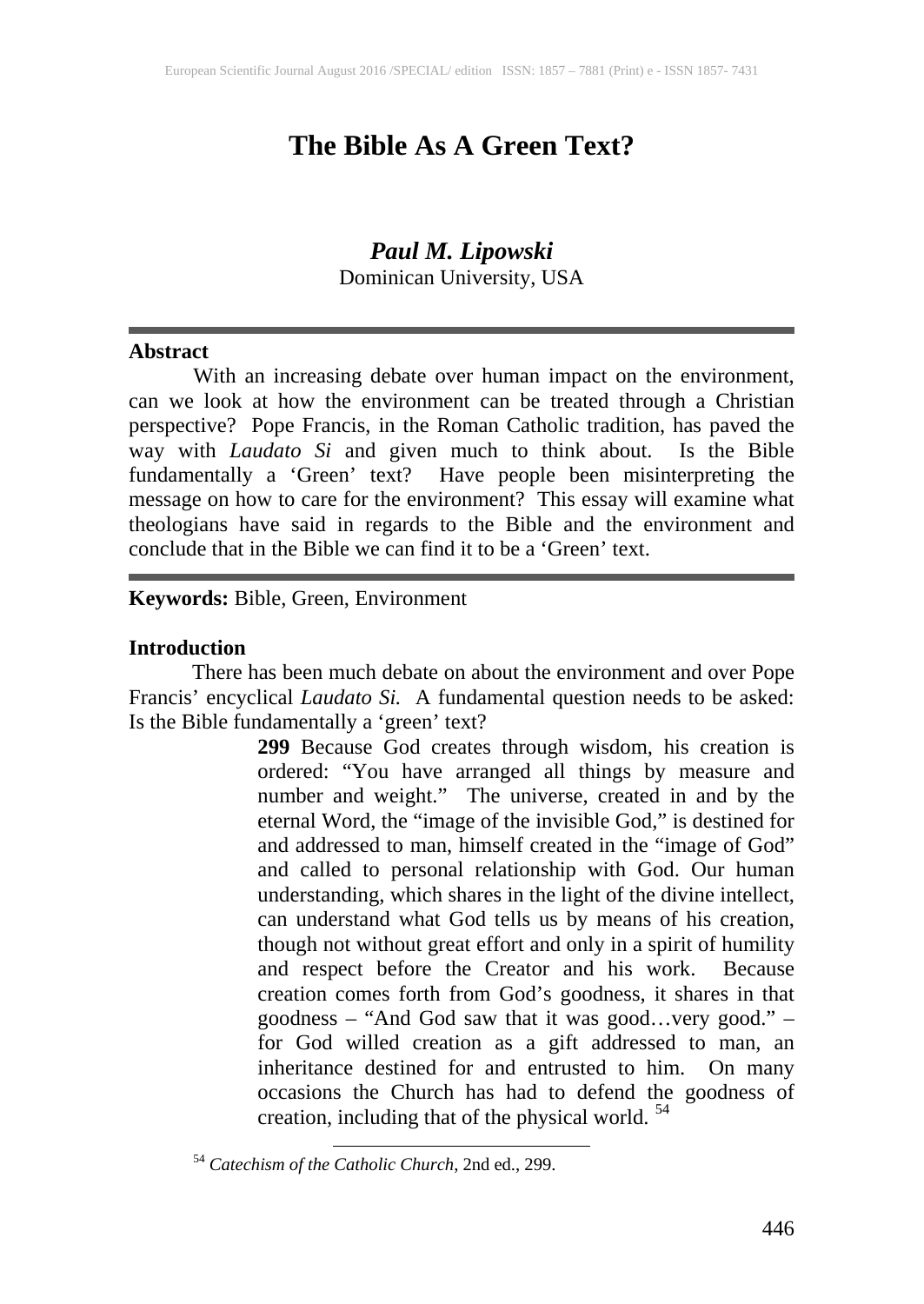What does it mean that the Church<sup>[55](#page-0-0)</sup> has had to defend the goodness of creation, which includes the physical world? For many years I have heard sermons/homilies proclaiming "man's"<sup>[56](#page-1-0)</sup> superiority over all of God's creation and how "man" has been put on this earth to subdue the earth and to have dominion over it.<sup>[57](#page-1-1)</sup> Has that been taken out of context or misinterpreted?

This essay will address whether or not the Bible is fundamentally a 'green'<sup>[58](#page-1-2)</sup> text by examining different arguments regarding God's intention for His creation.<sup>[59](#page-1-3)</sup> This can be hard for many people, myself included, especially when one is raised with the typical image of man being put on this earth to subdue and dominate it. It becomes a little easier when one starts to think outside what one has typically been taught especially when listening to Walter Brueggemann.

#### **I.**

Brueggemann once wrote, "Biblical interpretation, done with imagination willing to risk ideological distortion, open to the inspiring spirit, is important. But it is important not because it might allow some to seize control of the church, but because it gives the world access to the good truth of the God who creates, redeems and consummates."<sup>[60](#page-1-4)</sup> So what is God really telling us about the environment and creation?

Jonathan Clatworthy wrote a piece on the implications of the doctrine of the fall, in which he pointed out that there have been many people who have blamed God for things that have gone wrong in nature. He points out

<sup>&</sup>lt;sup>55</sup> In this essay, as a note, when I refer to the term "Church" I am referring to the Roman Catholic Church. I do not mean to insult anyone with this term who may refer to the term "Church" as the greater Christian community. <sup>56</sup> With the term, "man's" here I am also referring to all of humanity not just men. <sup>57</sup> Gen. 1.28 (New American Bible): "God blessed them; and God said to them, "Be fruitful

<span id="page-1-1"></span><span id="page-1-0"></span>and multiply, and fill the earth, and subdue it; and rule over the fish of the sea and over the birds of the sky and over every living thing that moves on the earth."<br><sup>58</sup> The term 'green' here I am referring to refers to environmental issues that are prevalent

<span id="page-1-5"></span><span id="page-1-2"></span>today. To use the bible as a 'green' text means that one is recognizing that the bible is

<span id="page-1-3"></span>centered on preventing exploitation of all of creation.<br><sup>59</sup>Another short note for this essay: out of respect for the Deity and the persons of the Trinity, I capitalize all references to God and members of the Trinity including pronouns. These are not typos. When they are not capitalized, it is only because I quote directly from texts and leave the words as they have been printed. Additionally, for a number of reasons, but mainly readability and convenience, I use the masculine pronouns to refer to God. This is not done to offend any readers who may prefer gender-neutral language. Also all biblical citations, unless otherwise noted, come from the New American Bible. <sup>60</sup> Walter Brueggemann, *"Biblical Authority."* in *Doing Right and Being Good: Catholic*

<span id="page-1-4"></span>*and Protestant Readings in Christian Ethics*, eds. David Oki and Peter R. Gathje (Collegeville: Liturgical Press, 2005), 46.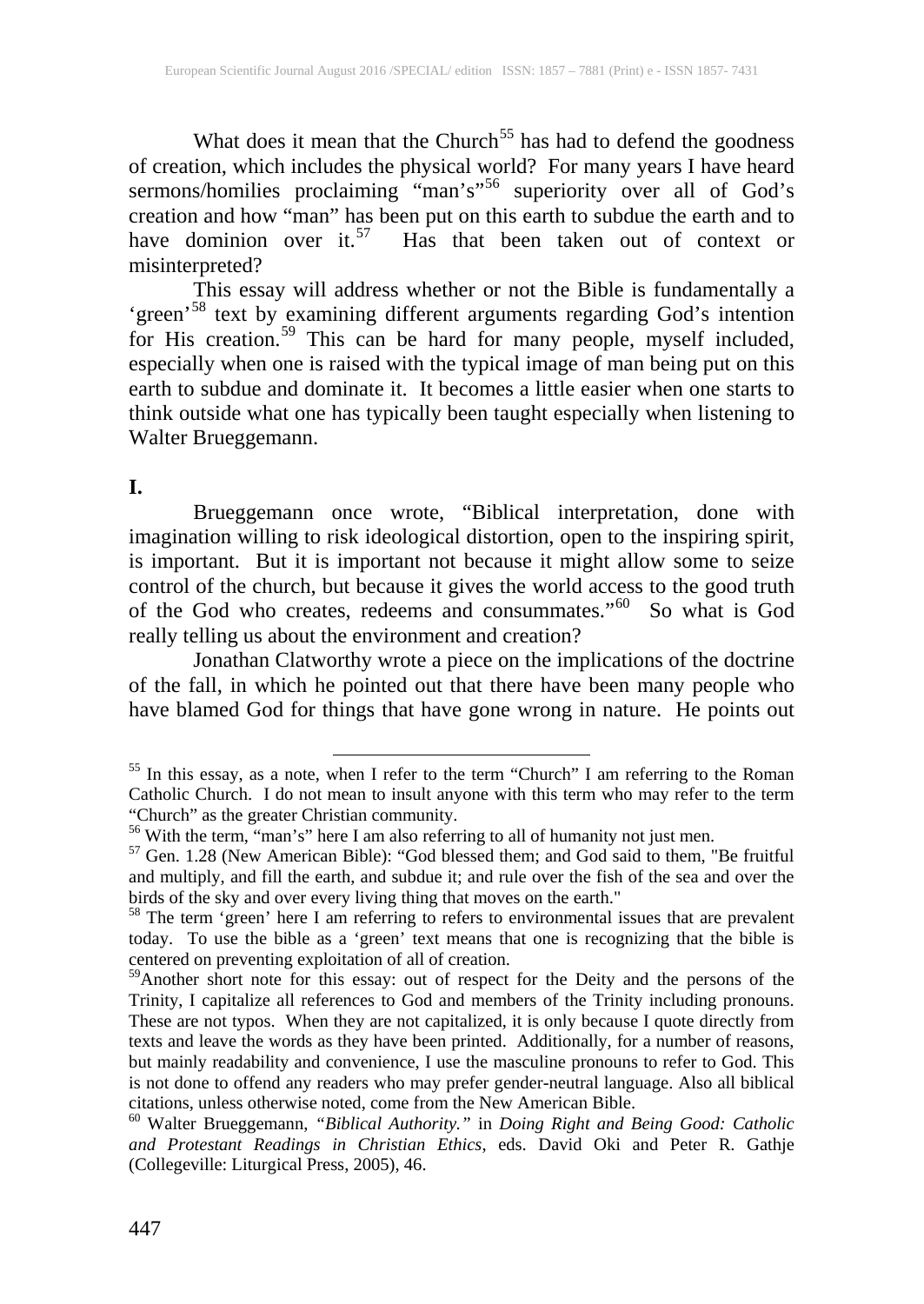"Natural disasters are explained as God's just punishment of human sin."[61](#page-1-5)  He also then goes on to point out that humanity should not blame God for disasters that happen or put any blame on God's creation because the order of God's creation was "good" and the cause of the problems can only lie in human sin or in what we have done to the earth.<sup>62</sup> If this is the case, why is it that people have been taught that it is humanity that is and can do whatever it wants to the earth? $63$  This has been a problem because of the current effects to our ecosystems and earth in general. It is important, then, to reexamine scripture to see that the Bible can be seen as promoting a 'green' balance with all of God's creation.

When thinking of God's creation, one can immediately jump to the creation stories found in the book of Genesis. It is in the book of Genesis that one first starts to see God's intention for His creation as well as an inclination towards the Bible being a 'green' text. It is interesting to note that when one looks at the order of creation, one can start to see where God might be addressing the ranking of importance in creation.

Ellen Davis once made the point that it was the land that came first in God's plan of creation. She also made the point that it is humanity that needs both God and the land in order to survive and it is when that balance is upset, there are dire consequences, for example when humanity over uses land for farming humans suffer from land degradation and crops yield little harvest and there is not enough food for people etc.<sup>[64](#page-2-2)</sup> In one of the Old Testament stories of creation, one can see that God puts great emphasis on His creation where He sees what He has created and calls it Good. God is pleased with the way in which creation is unblemished and preserved. That is why God intended for "mankind" to be stewards of the land and not just people to dominate and do what it pleases with the land.

If one examines the second creation story found in the Genesis account, one can see not only the order of creation but also that God had

<sup>&</sup>lt;sup>61</sup> Jonathan Clatworthy, "Let the Fall Down: the environmental implications of the Doctrine of the Fall," *Ecotheology*, vol. 4 (1998): 32.

<span id="page-2-1"></span><span id="page-2-0"></span> $\frac{62}{3}$  Ks a note: This concept of doing whatever one wants to the earth or the interpretation of "subduing" the earth can be found in many communities in the US. I am not claiming that it is an official teaching that is sanctioned by the Roman Catholic Church or other Christian denominations, but only that it has been taught in various ways over the years. An example of this can be seen in the US Mormon faith tradition and can be seen in a piece written by Brigham Young academic Hugh Nibley and his experience with the concept of subduing the earth and its meaning. For more information please see: Hugh W. Nibley, *Man's Dominion, or* Subduing the Earth,<br>http://maxwellinstitute.byu.edu/publications/books/?bookid=49&chapid=301

<span id="page-2-3"></span>

<span id="page-2-2"></span><sup>&</sup>lt;sup>64</sup> Ellen F. Davis, *Scripture, culture, and agriculture: an Agrarian reading of the Bible* (New York: Cambridge University Press, 2009), 28-33.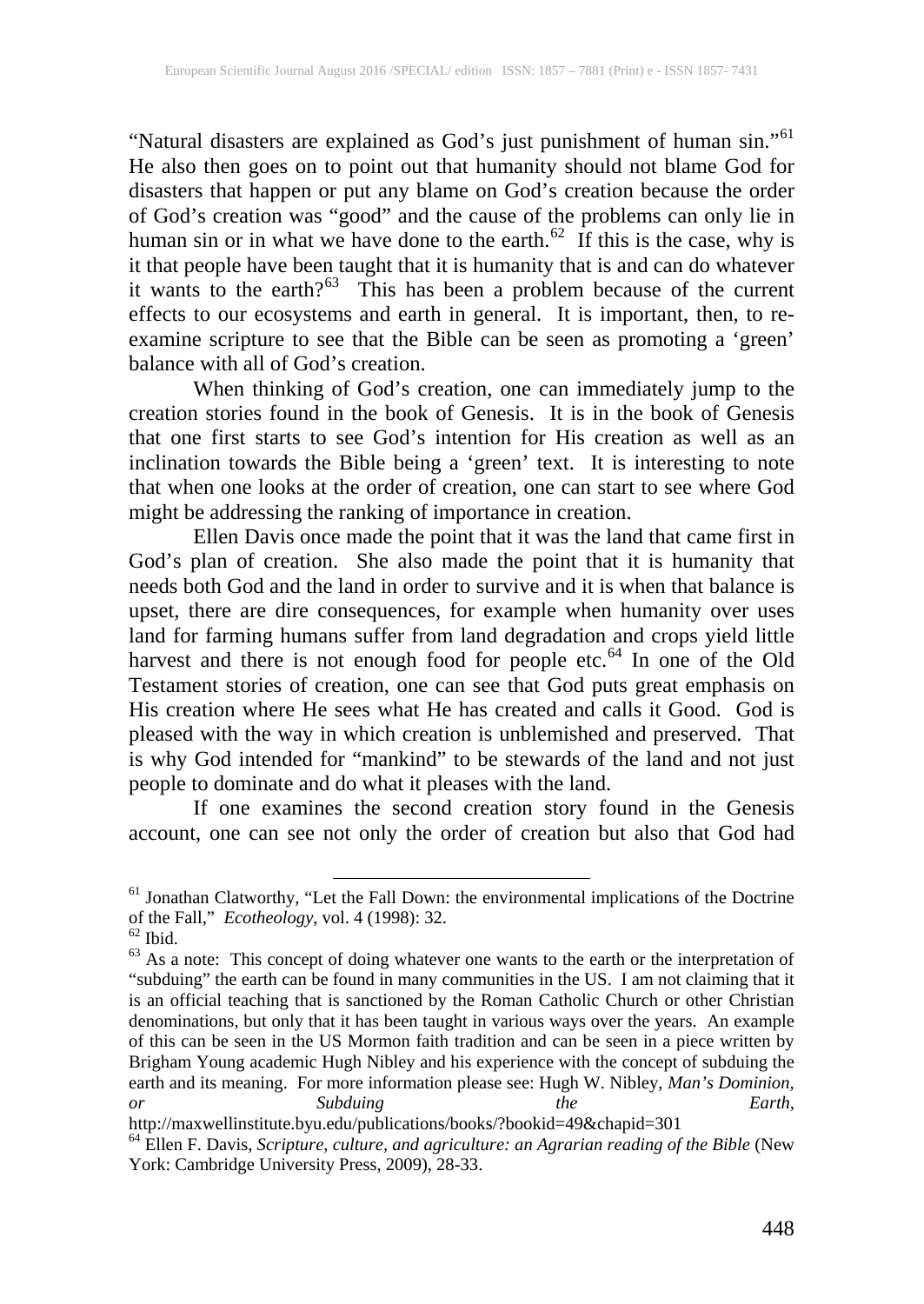made Adam from the earth. In *The Oxford Companion to the Bible*, it shows that the second Genesis creation story was one that deals primarily with humanity and sustaining humanity through agricultural environment.<sup>65</sup> God creates man out of the earth, the earth that is to sustain him. God makes Adam part of the natural order but it is not until God gives Adam the divine breath that he becomes a living being and is given dominion over the creation which, according to the *Oxford Companion*, in Genesis 1 Man being made in the Image of God signifies Man as a caretaker in the Garden and being responsible for creation and to the Maker.<sup>[66](#page-3-0)</sup> The story stresses that man, earth, God, and all of creation have a mutual, complementary need to live in unity. One cannot dominate the other and vice versa. Adam is to be a steward of the land and creation since he is made in the image and likeness of God and God cares for His creation.

Calvin B. DeWitt makes the case that Adam was to be a steward of the Garden in the Genesis account. Using the Genesis 2.15 account, he explains that the words to "till" and "keep it" conveyed a meaning of serving in the garden since the Garden had been planted by the Creator and not Adam. As a result, the garden was to serve as a biosphere to reciprocate being served by Adam by also serving mankind.<sup>67</sup> There is a harmony that is seen in the Genesis account, a give and take relationship that is taking place. This can also be seen in the Genesis 1 command by God to "be fruitful and multiply."

There are quite a few people, that I have encountered, that have used the argument that God told humanity that it should "be fruitful and multiply" and that because of this humanity had a special role in creation. This, however, according to DeWitt was not what God had intended. It is important to note, according to DeWitt, that God had not given this command to humans first but in fact given to the fish and birds in Gen. 1:20-  $22.^{68}$  It is not until several verses later, more specifically verse 28, where God finally tells humanity to "be fruitful and multiply and replenish the earth, and subdue it: and have dominion."<sup>[69](#page-3-3)</sup>

<span id="page-3-4"></span>It is this quote, in my experience, that has caused much misinterpretation over what the Bible was actually saying. DeWitt points out that God had blessed the earth so that all of His creation would flourish with abundance and diversity and more specifically he points out that the word "fill" did not mean what is traditionally thought to mean, i.e. for humanity to

<sup>65</sup> Bruce M. Metzger and Michael D. Coogan, eds., *The Oxford Companion to the Bible*, s.v.

<span id="page-3-1"></span><span id="page-3-0"></span><sup>&</sup>lt;sup>66</sup> Ibid<br><sup>67</sup> Calvin B. DeWitt, "Biodiversity and the Bible," *Global Biodiversity* 6, no. 4 (1997): 14.<br><sup>68</sup> Ibid. & Genesis 1:28 (New American Bible)

<span id="page-3-3"></span><span id="page-3-2"></span>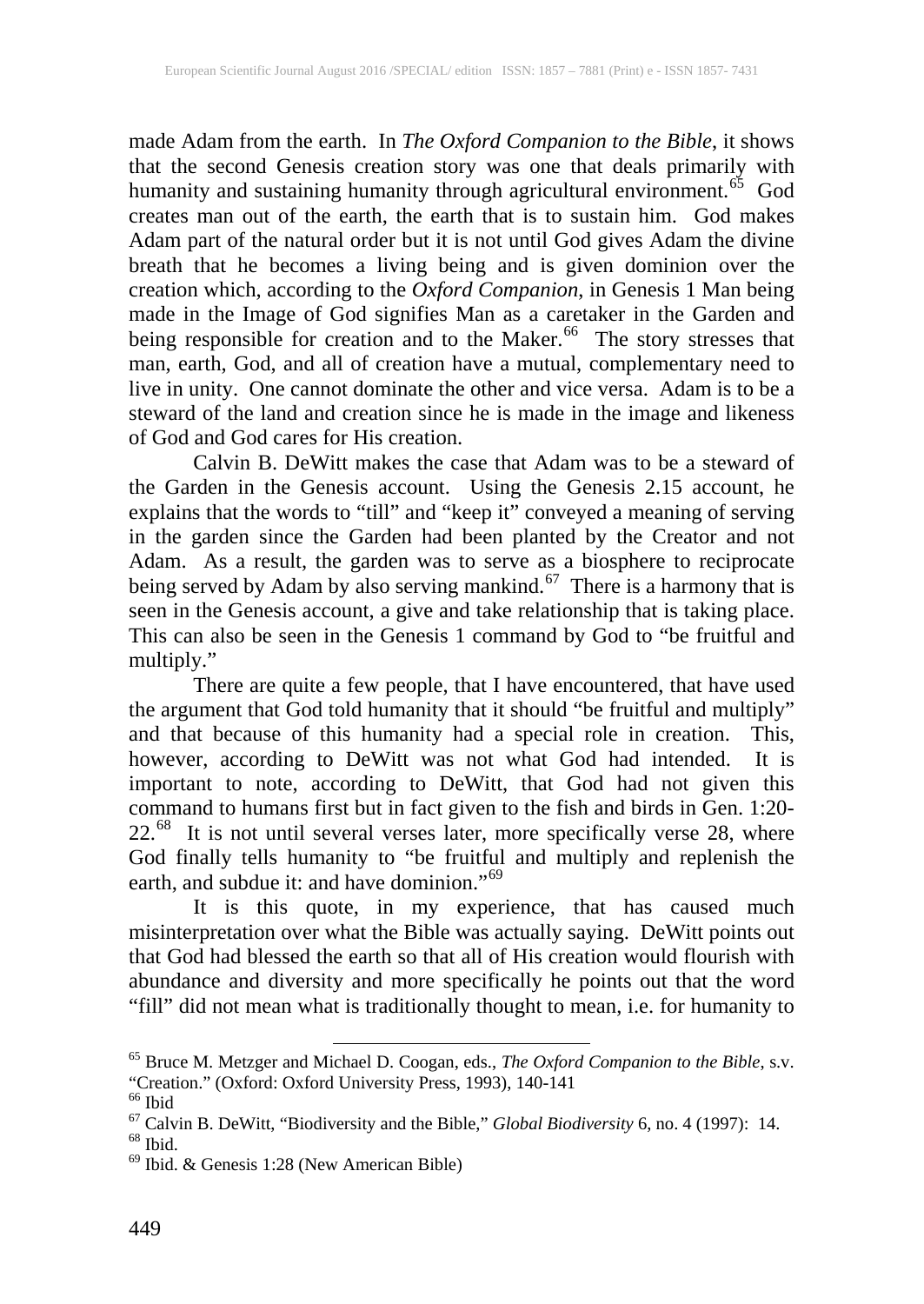dominate and take over.<sup>[70](#page-3-4)</sup> It had in fact been used in regards to flourishing instead of overpopulation and is part of fulfilling God's plan for creation. Humanity is placed in the garden, and on the earth, to take care of the balance that is formed by God because all things are related together and to the creator.

Bauckman also makes that point clear, in regards to stewardship that it was when man decided to disobey God's plan and harmony that things started to go awry. It was when man decided to not exercise its role of responsible care for all of God's creation that the harmony in the Garden started to break down and get worse.<sup>71</sup> God had given man all the food it needed in the Garden, which was primarily a vegetarian diet.<sup>72</sup> It wasn't until after the fall that man needed to kill for food and thereby bring violence into God's creation.<sup>[73](#page-4-2)</sup> God created harmony out of chaos in the Garden and it was man who brought chaos back into creation.

Sean McDonagh also writes about the role that humanity is to play in God's creation. He points out "many modern biblical scholars insist that the Divine command cannot be interpreted as a licence for humans to change and transform the natural world according to any human whim or fancy."<sup>[74](#page-4-3)</sup> Humans are to be good stewards of the earth, taking care of God's creation making sure that there is a healthy balance. Using Ted F. Peters he writes "that originally the commission was, in fact, a challenge to human beings to imitate God's loving kindness and faithfulness and act as is viceroy in relationship with the non-human component of the earth."<sup>[75](#page-4-4)</sup> Those who are viceroys are to be honest and just and not exploit the subjects of the King.

Even the psalms point out how a just King is to act where in Ps 72:4- 7 (New American Bible) a King must defend the poor, and in verse 6-7 one can see that the King has to be in union with the whole of creation. Verses 6-7 state, "May he be like the rain coming down upon the fields, like showers watering the earth, that abundance may flourish in his days, great bounty, till the moon be no more."<sup>76</sup> A good King is to have a reciprocal relationship with creation in order for it to yield abundance for the people.

<span id="page-4-0"></span><sup>70</sup> Ibid. <sup>71</sup> Richard Bauckham, *Bible and Ecology: Rediscovering the community of Creation* (Waco:

<span id="page-4-1"></span> $\frac{72}{2}$  This image of humans being primarily vegetarian and eating a vegetarian diet is also held by Sean McDonagh where he makes the point that "at the dawn of creation humans were expected to be vegetarian; plants are the only food permitted to both animals and humans (Gen 1:29)." For more on this please see Sean McDonagh, *The greening of the Church*

<span id="page-4-6"></span><span id="page-4-3"></span><span id="page-4-2"></span><sup>&</sup>lt;sup>73</sup> Bauckham, *Bible and Ecology: Rediscovering the community of Creation*, 23-24.<br><sup>74</sup> Sean McDonagh, *The greening of the Church* (London: Orbis Books, 1990), 119<br><sup>75</sup> Ibid.<br><sup>76</sup> Psalm 72. 4-7 (New American Bible)

<span id="page-4-4"></span>

<span id="page-4-5"></span>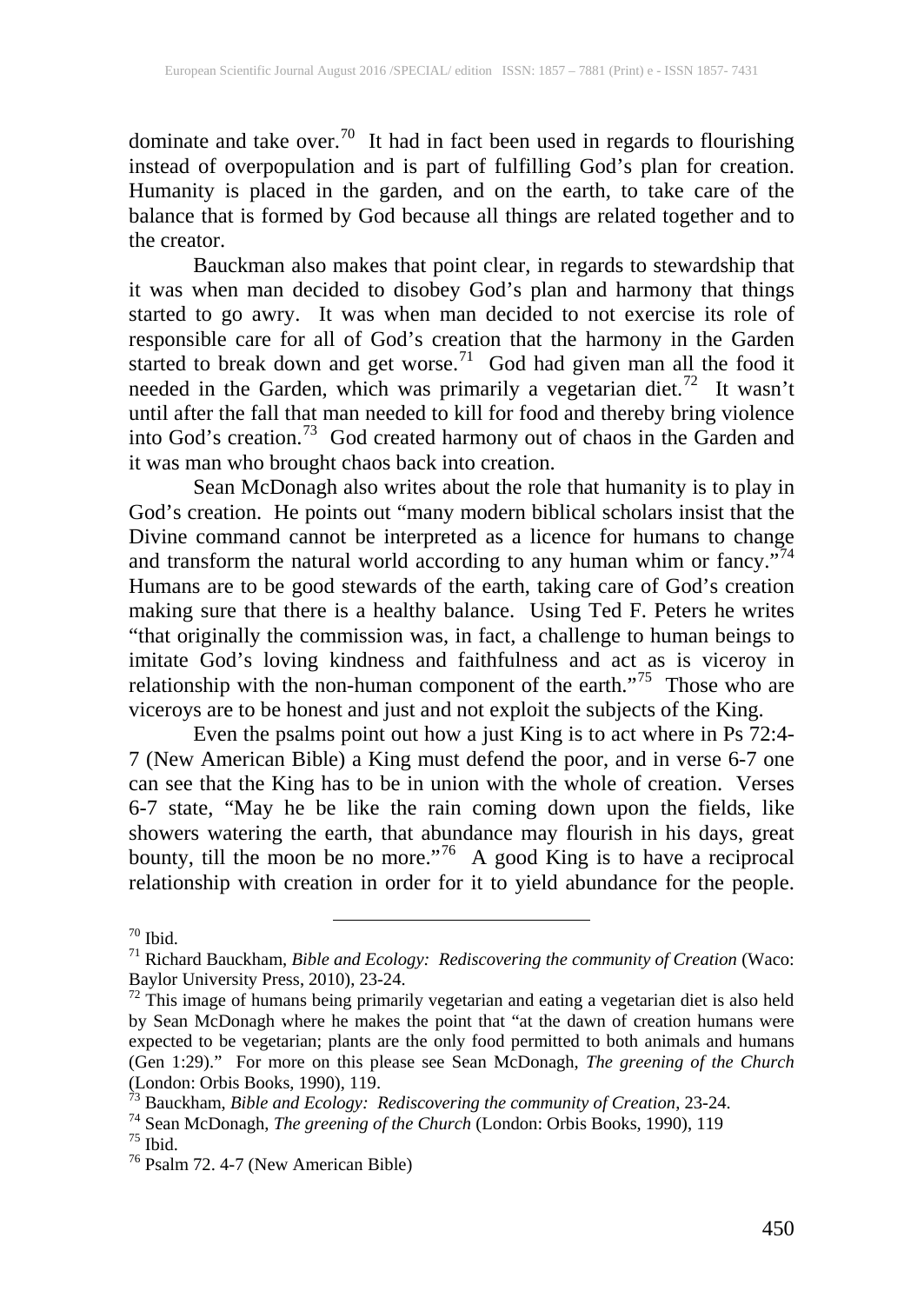The earth is to be protected by the King, as well as the people. He is to mimic the good Sheppard who cares for his flock in Ezekiel 34.<sup>[77](#page-4-6)</sup>

In addition to the creation accounts in the Old Testament, there are several other parts that can be seen as showing the bible as being a 'green' text. The book of Deuteronomy speaks, in several places, in regards to taking care of God's creation. In Deuteronomy chapter 22, there are several paces that speak of taking care of animals. In Deuteronomy 22: 1-4 (New American Bible) one can see reference to caring for various parts of creation. In verses 1-4 one can see that one is not allowed to simply leave an animal alone once it has gone astray or even become injured. One is to take it in and take care of it, until the rightful owner comes to claim it. "You shall not see your kinsman's ox or sheep driven astray without showing concern about it…you shall not see your kinsman's ass or ox foundering on the road without showing concern about it; see to it that you help him lift it up."<sup>78</sup> Many today would simply leave the animal to die without thinking twice, yet one can see that that goes against what one should do.

One can also see care for animal through the concept of fruitfulness, written about by DeWitt, in Deuteronomy 22:6 (New American Bible). This passage shows that, in order for the animals to be "fruitful and multiply," humans or humanity must do what it can to protect them and help them fulfil that command by God. "If, while walking along, you chance upon a bird's nest with young birds or eggs in it, in any tree or on the ground, and the mother bird is sitting on them, you shall not take away the mother bird along with her brood; you shall let her go..."<sup>[79](#page-5-1)</sup> DeWitt points out that this passage speaks of preserving the lineage of species. The mother is not to be harmed so that she may produce more offspring and therefore continue with God's call/command to "be fruitful and multiply."<sup>[80](#page-5-2)</sup>

DeWitt also points out that fruitfulness can be seen in the Psalms as well as Ezekiel. In Psalms, particularly Psalm 23 where one can see in verses 1-2 that there is reference made to man being given permission to use the land by God. "The Lord is my shepherd; there is nothing I lack. In green pastures you let me graze; to safe waters you lead me."<sup>[81](#page-5-3)</sup> The fact that one is allowed to graze implies that one does not have ownership and therefore must take care or be careful of what one is being allowed to do. Just like when a colleague would ask to borrow a power tool, one would expect it to be taken care of and returned in the condition that it was lent. The same can

<span id="page-5-0"></span>

<span id="page-5-2"></span><span id="page-5-1"></span>

<span id="page-5-4"></span><sup>&</sup>lt;sup>77</sup> McDonagh, *The greening of the Church*, 119<br><sup>78</sup> Deuteronomy 22. 1& 4 (New American Bible)<br><sup>79</sup> Deuteronomy 22.6 (New American Bible)<br><sup>80</sup> Calvin B. DeWitt, "Biodiversity and the Bible," 15.<br><sup>81</sup> Ibid.. & Psalm 23.1-

<span id="page-5-3"></span>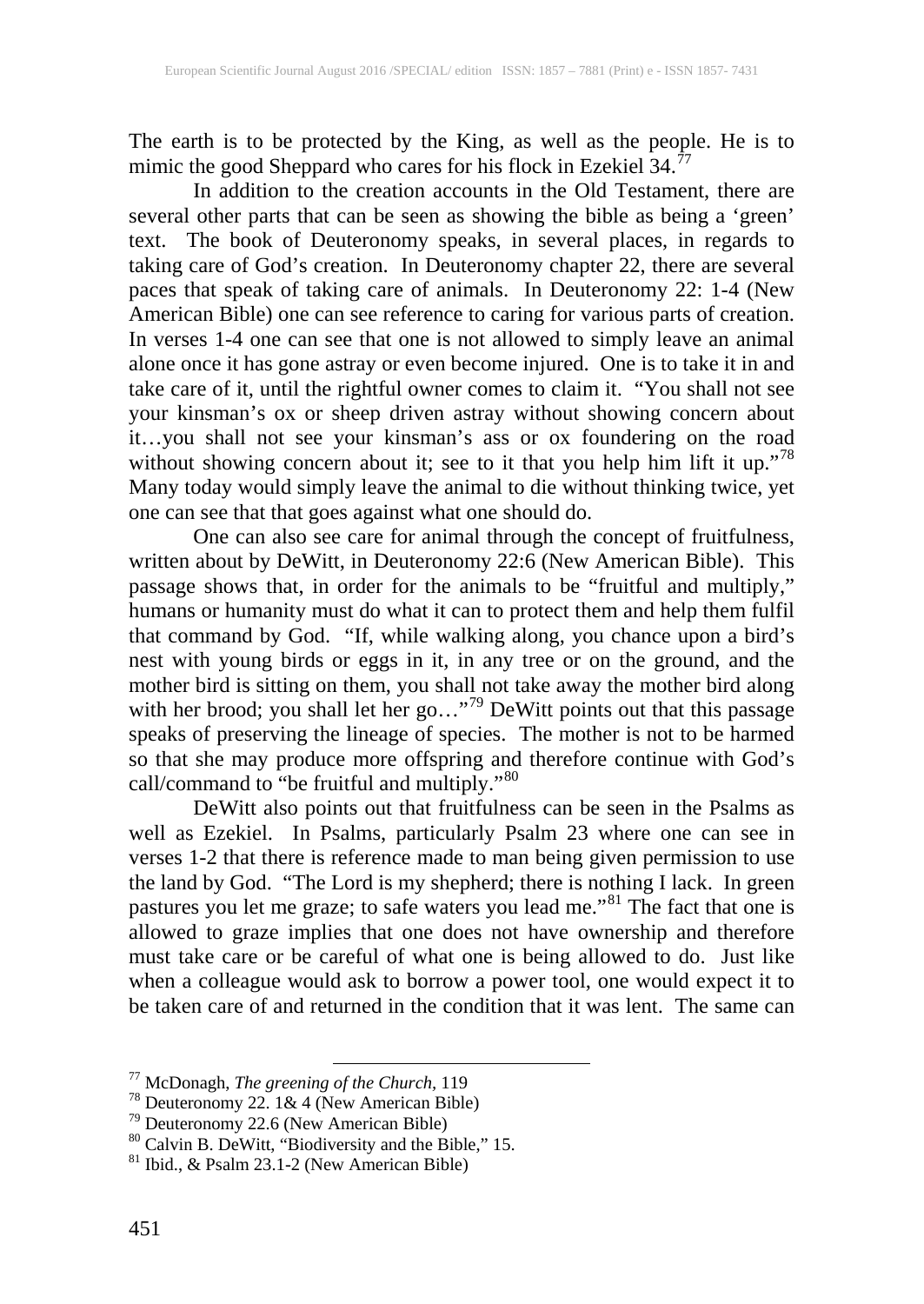be said for God and this passage; we are to take care of the land that we are allowed to graze through.

The book of Ezekiel also makes reference to how the land is to be treated. If one examines Ezekiel 34.18 (New American Bible) one can see how responsibility has to play a role in preserving what we have in creation. "Was it not enough for you to graze on the best pasture, that you had to trample the rest of your pastures with your feet? Was it not enough for you to drink the clearest water, that you had to foul the remainder with your feet?" $82$  DeWitt points out that this passage means that people are to be responsible when they feed and or use creation, to be responsible so as to not destroy the fruitfulness of creation.<sup>[83](#page-6-0)</sup> One can even see how this could disregard for God's creation could anger God. In Ezekiel 36 verse 5 it is written, "Truly, with burning jealousy I speak against the rest of the nations who with wholehearted joy and utter contempt have considered my land their possession to be delivered out to plunder." Here one can see that God does not approve of His creation being taken and used in ways that He does not approve of.

The final point of this essay, to show that the bible can be used as a 'green' text, makes reference to the use of the Sabbath. The Sabbath was given, according to DeWitt, "to protect the land from relentless exploitation, to help the soil, the heart of the land, rejuvenate. The law allows nature to restore itself. The scriptures warn that failure to give the land its rest will result in the land no longer supporting people and they will be driven off."<sup>84</sup> There are many instances where similar practices take place throughout the world. In the United States, this has been an issue that many do not truly accept and has been a tradition that is no longer being supported by biblical citation, due to the false understanding of separation of church and state. [85](#page-6-2) Despite this, it is evident throughout the Old Testament that humanity is to take care of the land and not abuse it.

## **Conclusion**

Walter Brueggemann once wrote, "The Bible is not a fixed, frozen, readily exhausted read; it is rather, a "script," always reread, through which

<span id="page-6-0"></span>

<span id="page-6-2"></span><span id="page-6-1"></span>

<span id="page-6-3"></span><sup>&</sup>lt;sup>82</sup> Ezekiel 34.18 (New American Bible)<br><sup>83</sup> DeWitt, "Biodiversity and the Bible," 15.<br><sup>84</sup> Ibid. & Leviticus 26.34-35 (New American Bible) <sup>85</sup> I make reference here to several U.S. States' hunting laws which prohibit hu farming on Sunday. The laws date back to colonial times and the bible is not cited as being the source which has led to people disagreeing with the law and wanting it abolished. Please see Richard G. Vaught, *Getting the facts on prohibition of hunting on Sundays,* http://www.tidewaternews.com/2011/07/02/getting-the-facts-on-prohibition-of-hunting-onsundays*/.*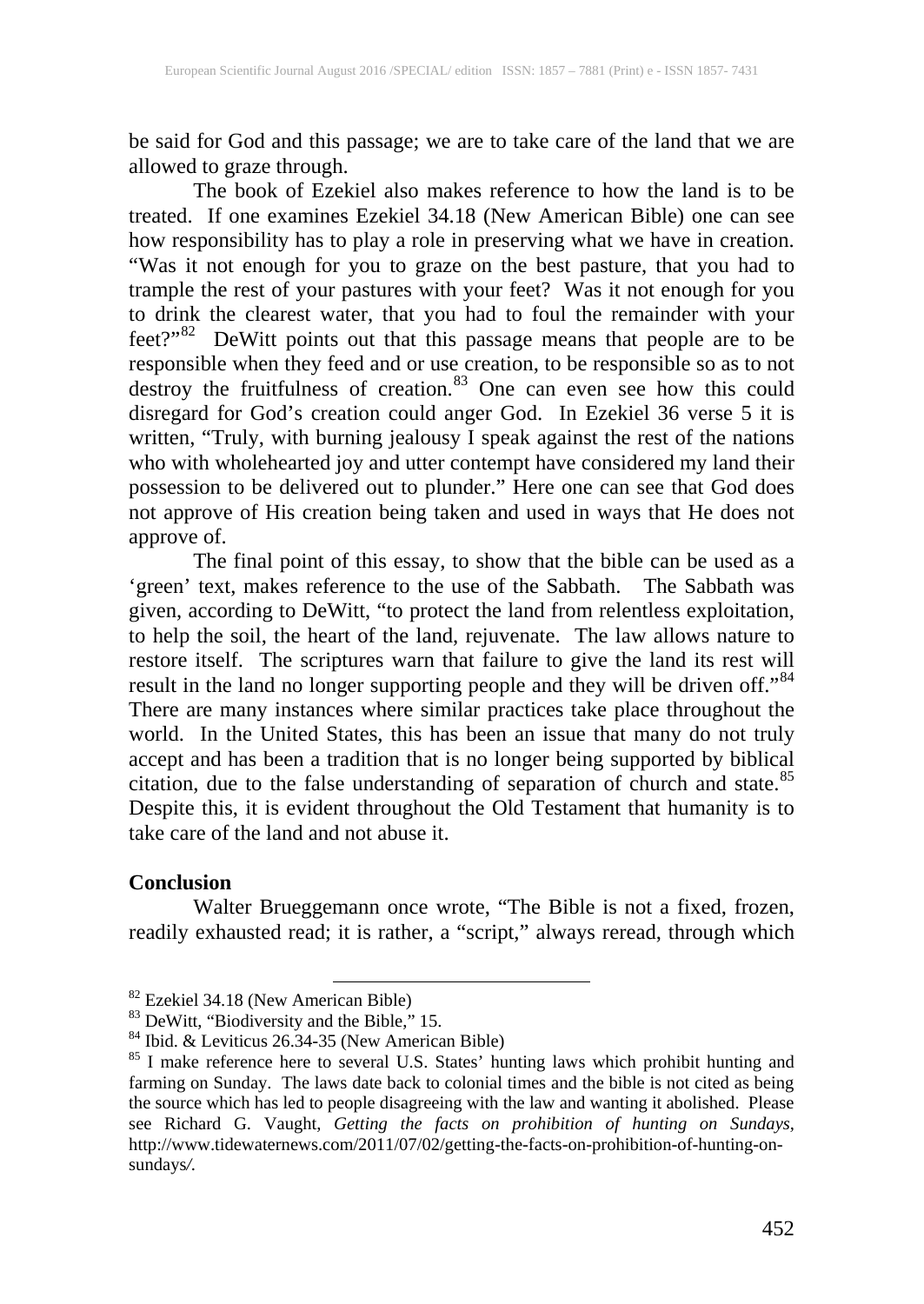the Spirit makes all things new."<sup>[86](#page-6-3)</sup> By focusing on the environment and how the Bible can help us see that we really need to be stewards of the land, the Catechism quote #299 can start to make sense. Humanity has abused the text and the land as a result; it is only now that one can see how the Church<sup>[87](#page-7-0)</sup> has started to show that the text can be seen as a 'green' text.

Bradley wrote, "Once we really grasp this idea of the Pleroma or fullness of God's creation and the significance of every part of it to him then we can surely no longer go on destroying the whales, cutting down the tropical rain forests or turning the good earth into dust bowls and deserts."<sup>88</sup> God has intended for humanity to see His creation as a good and beautiful creation, one that needs to be respected and protected. It is a reciprocal relationship that must be understood and that can be done by looking to the scriptures. "The bible writers envisaged the whole creation – the visible natural world, human society and the invisible world of the angels – bound in a network of bonds known as the 'eternal covenant', where 'covenant' means binding together, and 'eternal' has its original meaning as the timeless but constant presence of God."[89](#page-7-2)

God is not just the God of humanity but of all of creation. It is humanity that has caused great tragedies in the environment not God for God sees all His creation as good. If we are to live in accordance with God's plan, we need to re-examine the bible as a 'green' text and accept that it promotes protecting creation so that all may live in harmony. It is only then that we will be able to see that God has intended for all to live in unity and embrace the diverse creation, which God proclaimed good.

## **References:**

Barker, Margaret. "The earth is the Lord's: the biblical view of the environment." *International journal for the study of the Christian church*, vol 8(3) (2008): 192-202.

Bauckham, Richard. *Bible and Ecology: Rediscovering the community of Creation.* Waco: Baylor University Press, 2010.

Bradley, Ian. *God is Green.* Darton: Longman & Todd, 1990.

<span id="page-7-0"></span><sup>&</sup>lt;sup>86</sup> Brueggemann, *"Biblical Authority."* 41.<br><sup>87</sup> In 1993 a partnership among several religious denominations in the US was made in which the US Catholic Church was a part of. They came together to address the state of the environment and to recognize the responsibility that they share as being stewards of the earth and people of the book. For more on this note see: Calvin B. DeWitt, "Biodiversity and the Bible," 13.<br><sup>88</sup> Ian Bradley, *God is Green* (Darton: Longman & Todd, 1990), 32.<br><sup>89</sup> Margaret Barker, "The earth is the Lord's: the biblical view of the environment,"

<span id="page-7-1"></span>

<span id="page-7-2"></span>*International journal for the study of the Christian church*, vol 8(3) (2008): 195.